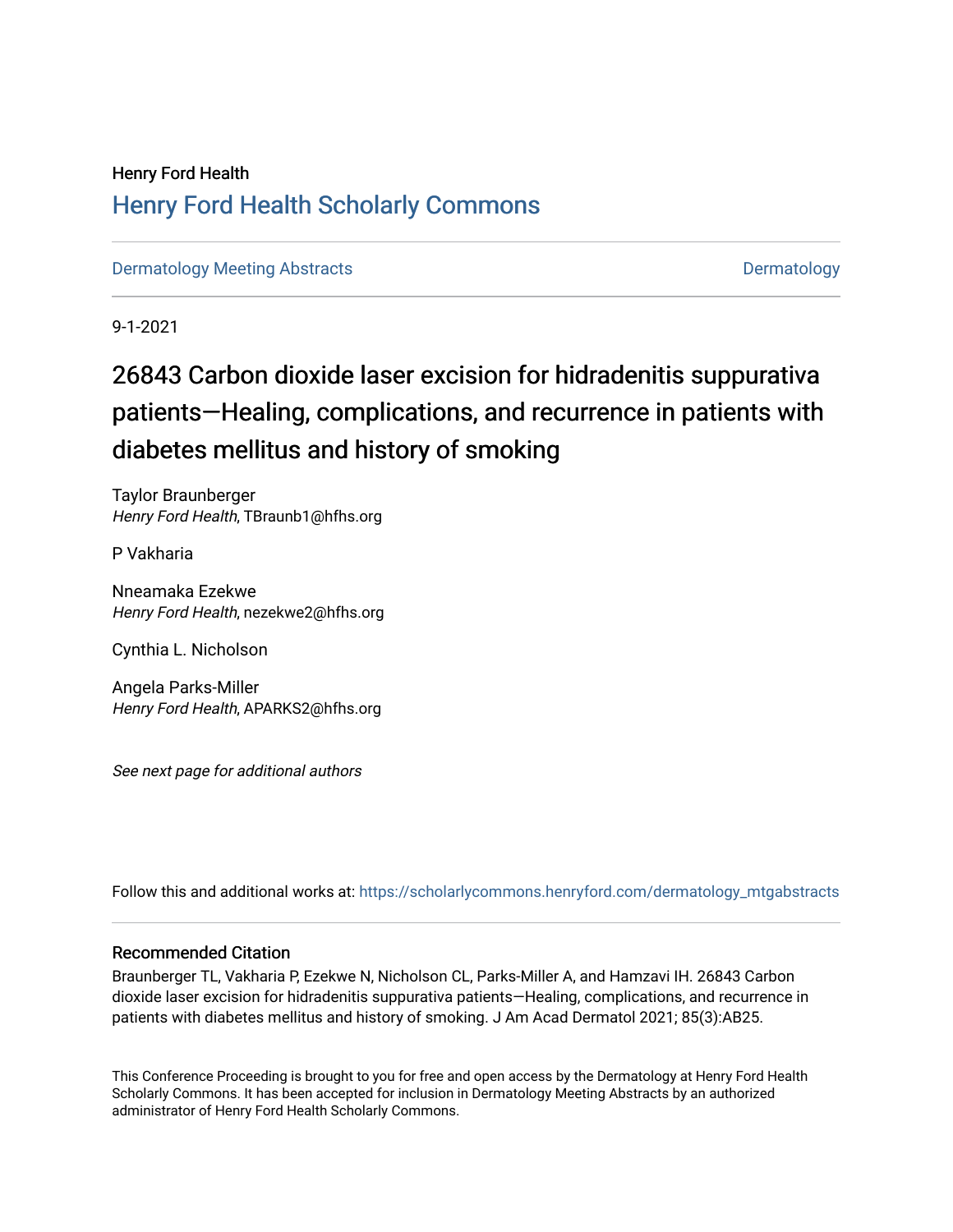## Authors

Taylor Braunberger, P Vakharia, Nneamaka Ezekwe, Cynthia L. Nicholson, Angela Parks-Miller, and Iltefat H. Hamzavi